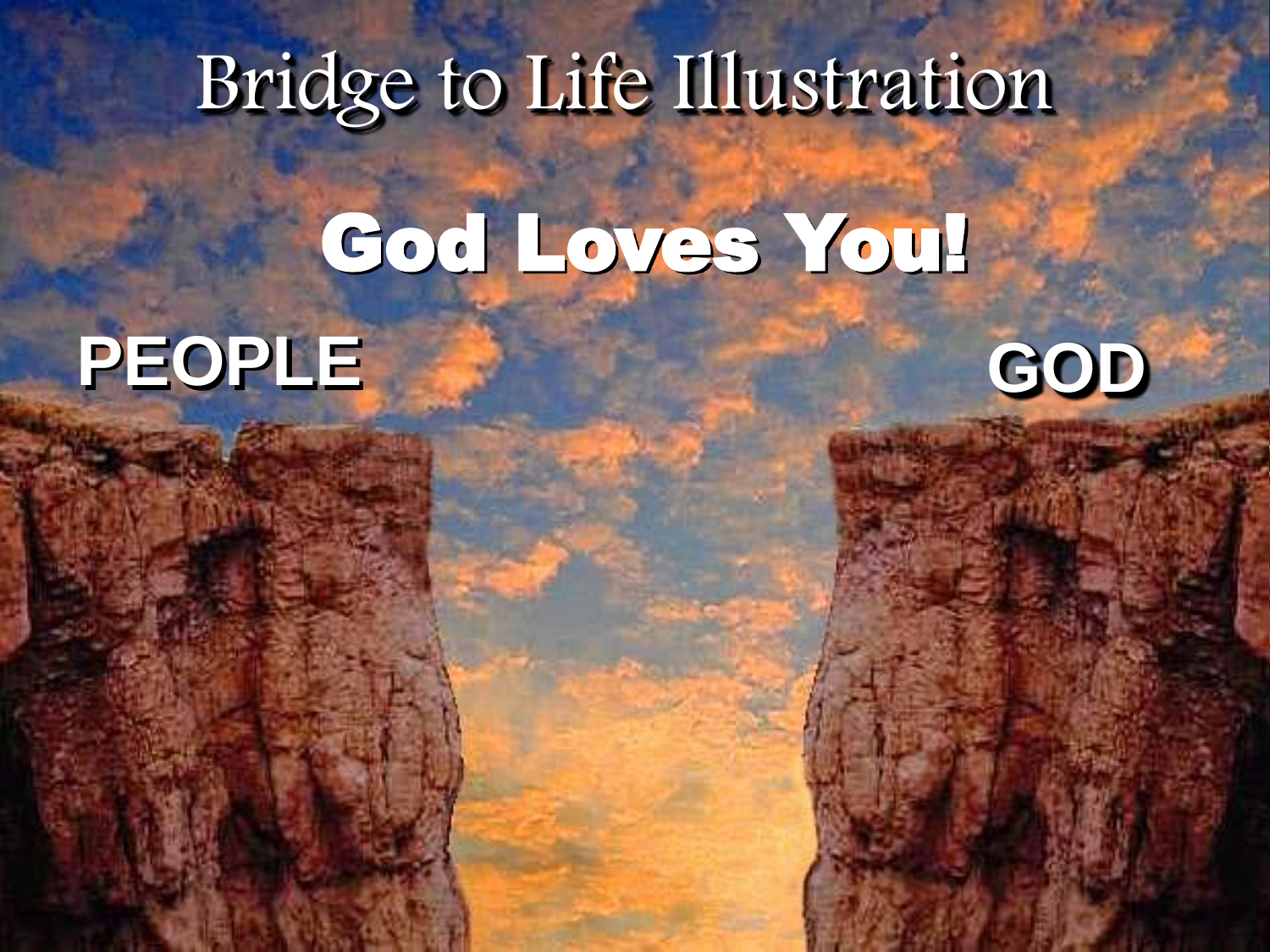#### **SEPARATION**



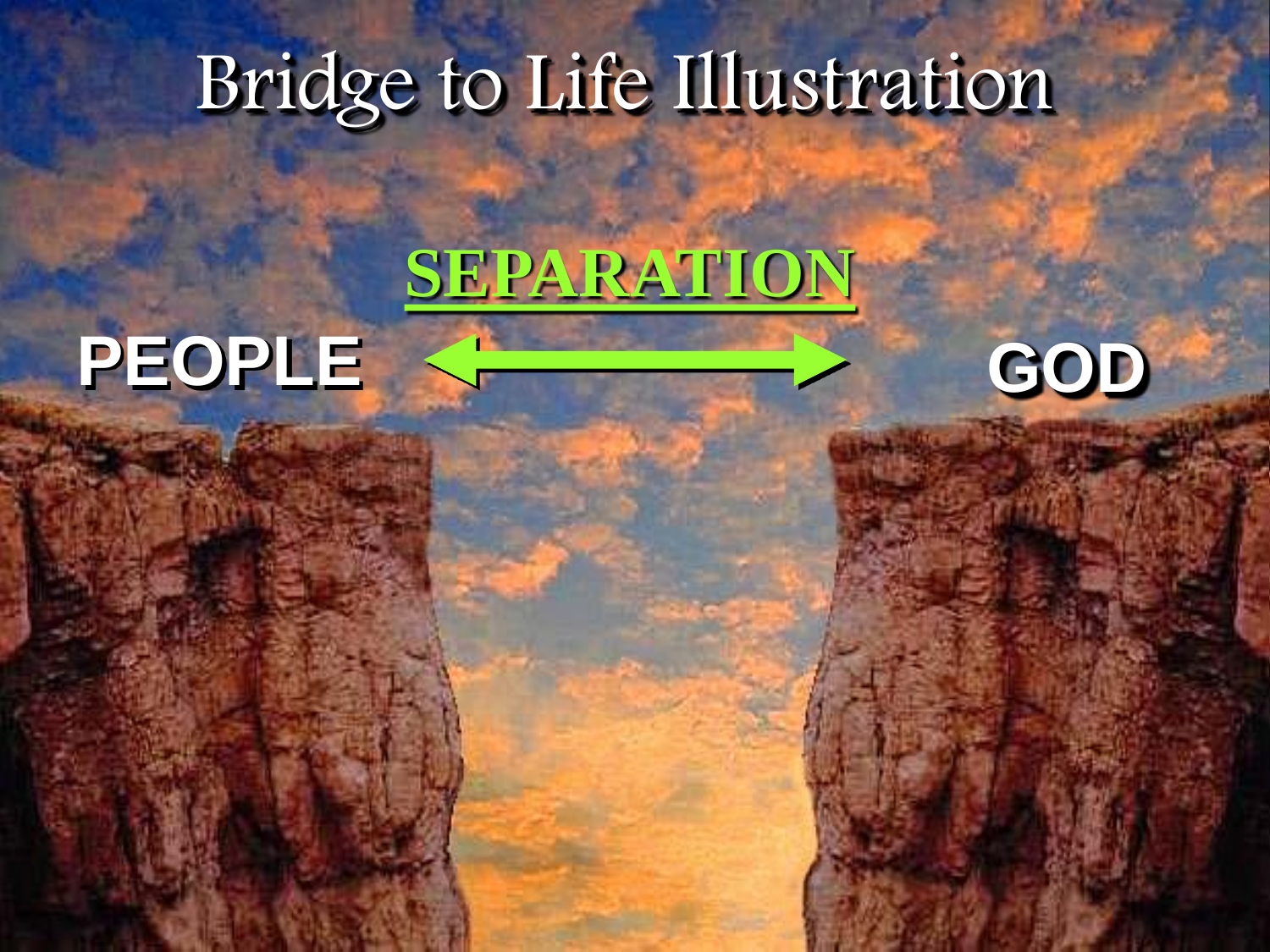### **SEPARATION**

## PEOPLE SHEEP SOD

#### **1) Sinful Living Romans 3:23**

**2) Death Romans 6:23**



#### **1) Gift of God Romans 6:23 2) Eternal Life John 3:16**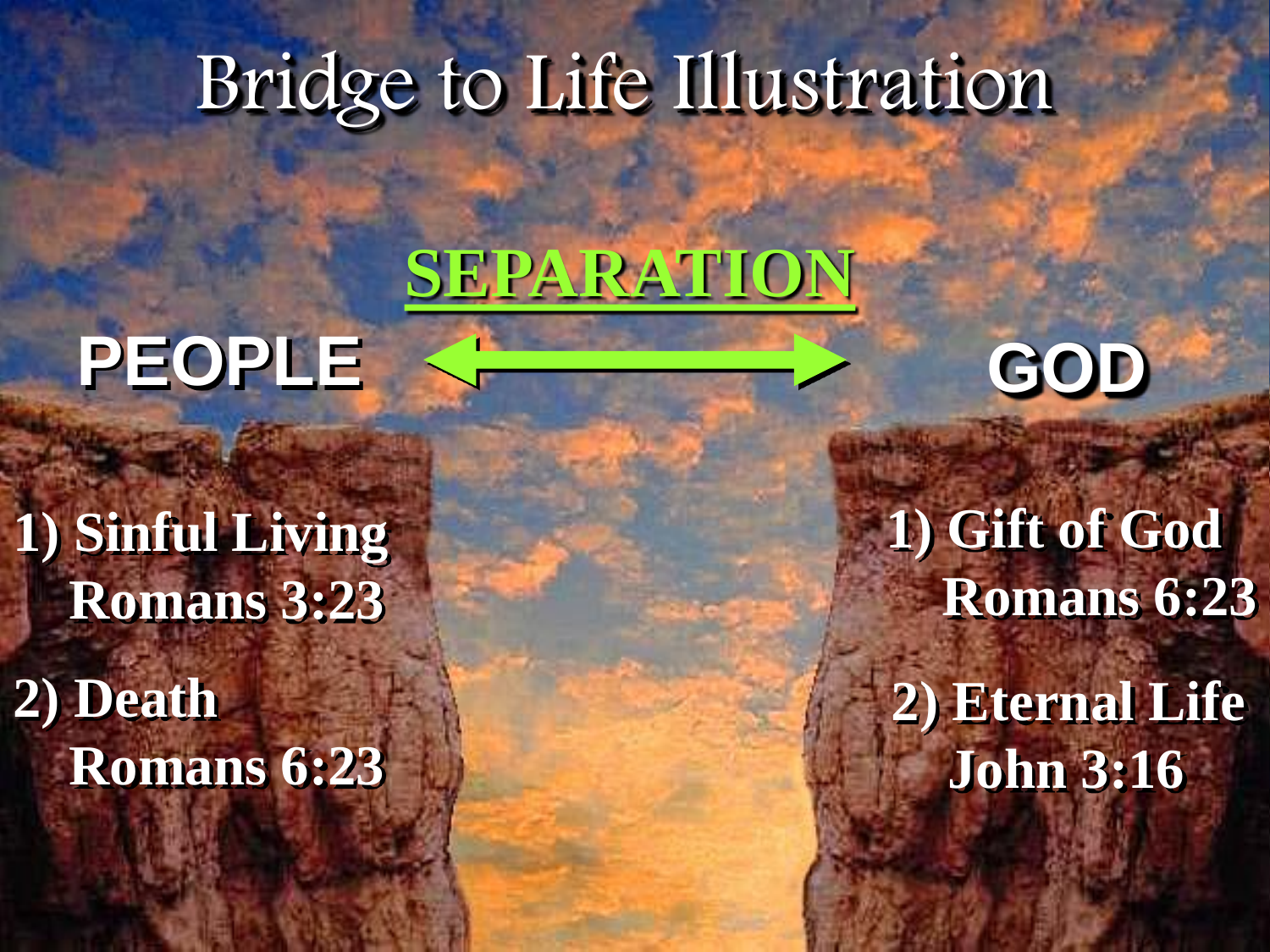#### **Our Attempts**

## PEOPLE SHEEP STOP

#### **1) Sinful Living Romans 3:23**

**2) Death Romans 6:23** **RELIGION**

**MORALITY**

**WORKS**



**1) Gift of God Romans 6:23 2) Eternal Life John 3:16**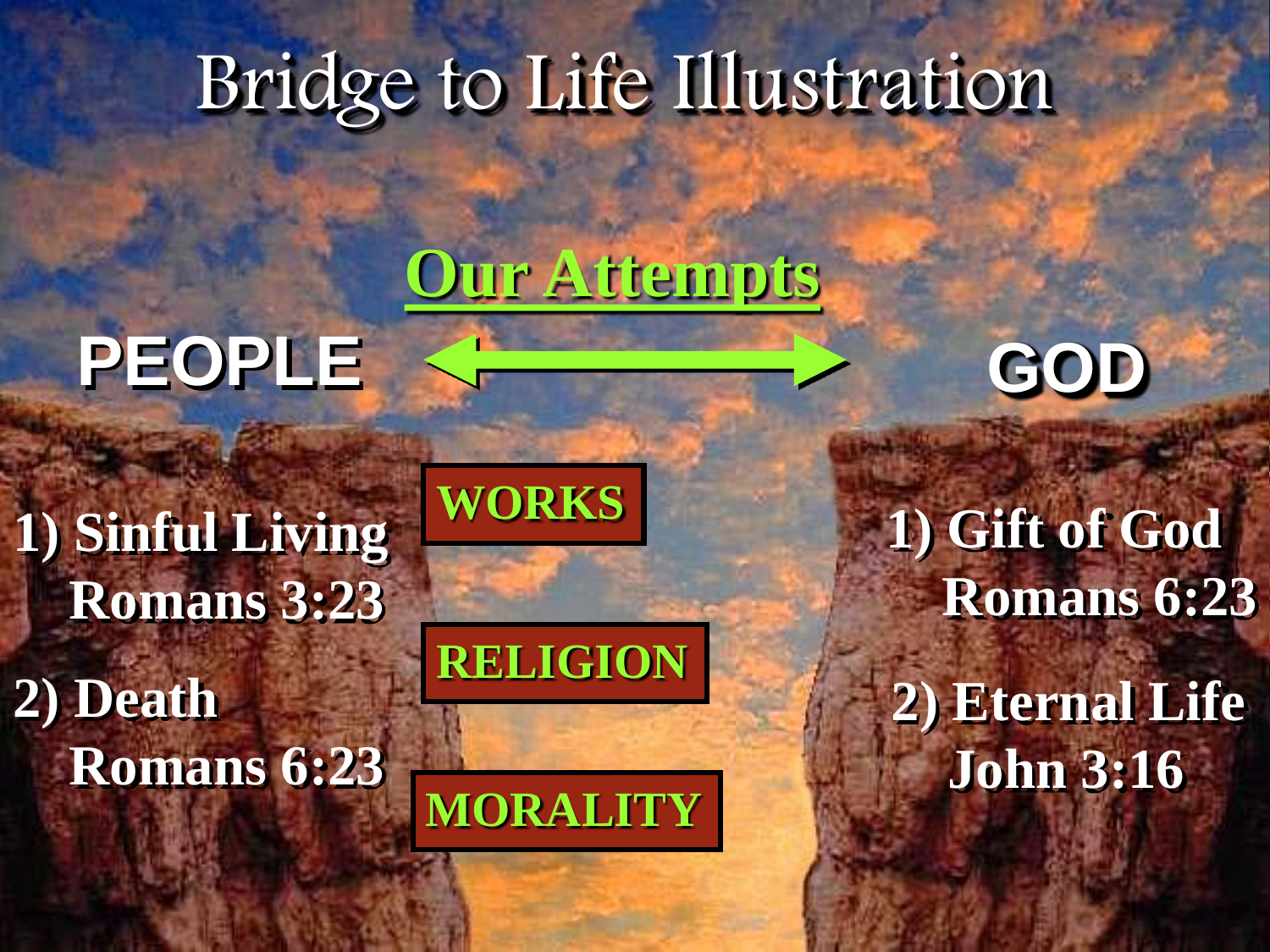#### **Our Attempts**

WORKS

RELIGION

## PEOPLE SHOW BOD

#### **1) Sinful Living Romans 3:23**

**2) Death** MORALITY **Romans 6:23**



**1) Gift of God Romans 6:23 2) Eternal Life John 3:16**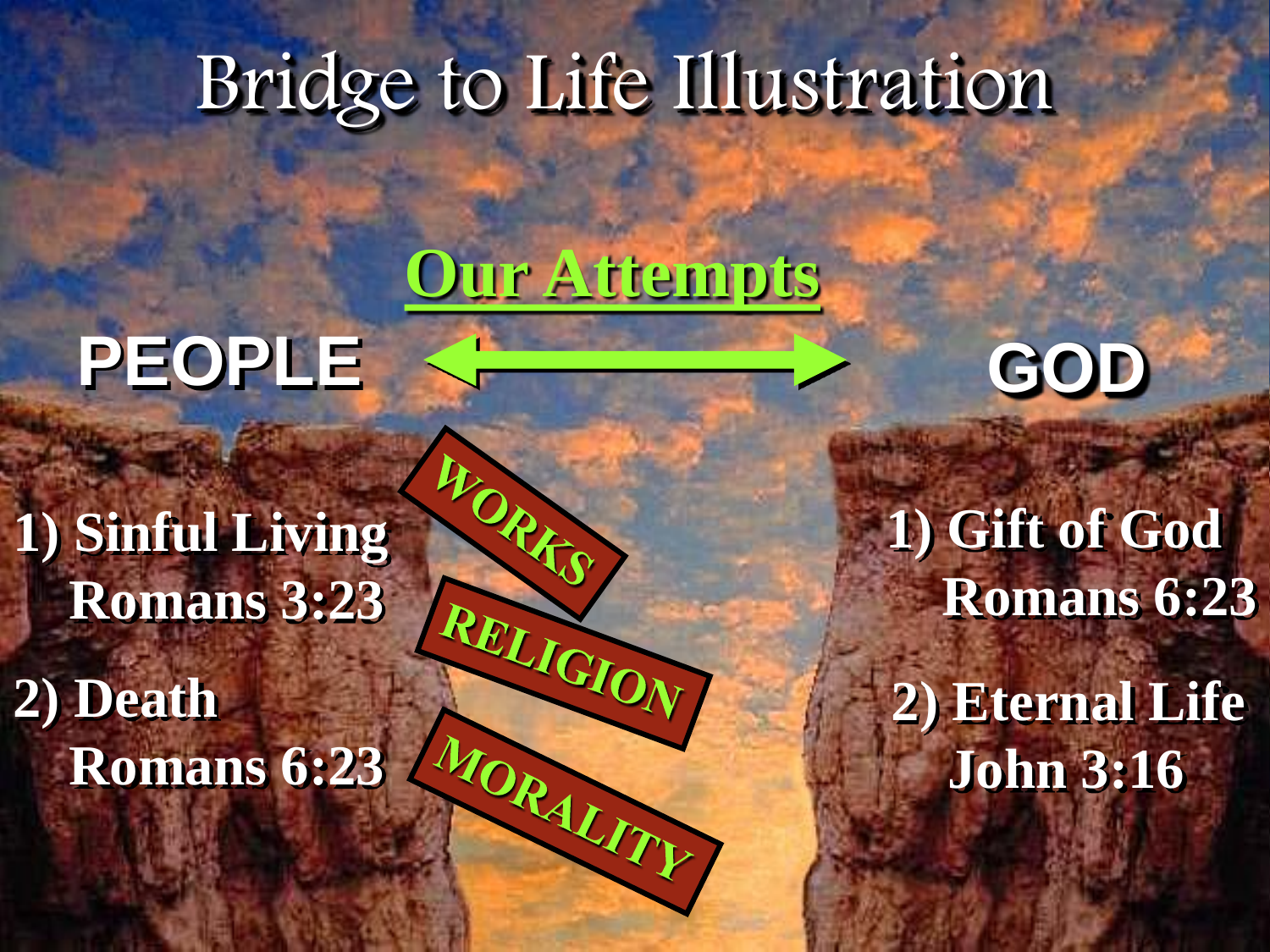**Jesus Christ**

#### PEOPLE **FOR A**  $\blacksquare$  GOD

**1) Sinful Living Romans 3:23**

**2) Death Romans 6:23**

**Ephesians 2:8, 9**



**1) Gift of God**

**Romans 6:23 2) Eternal Life John 3:16 Romans 5:8**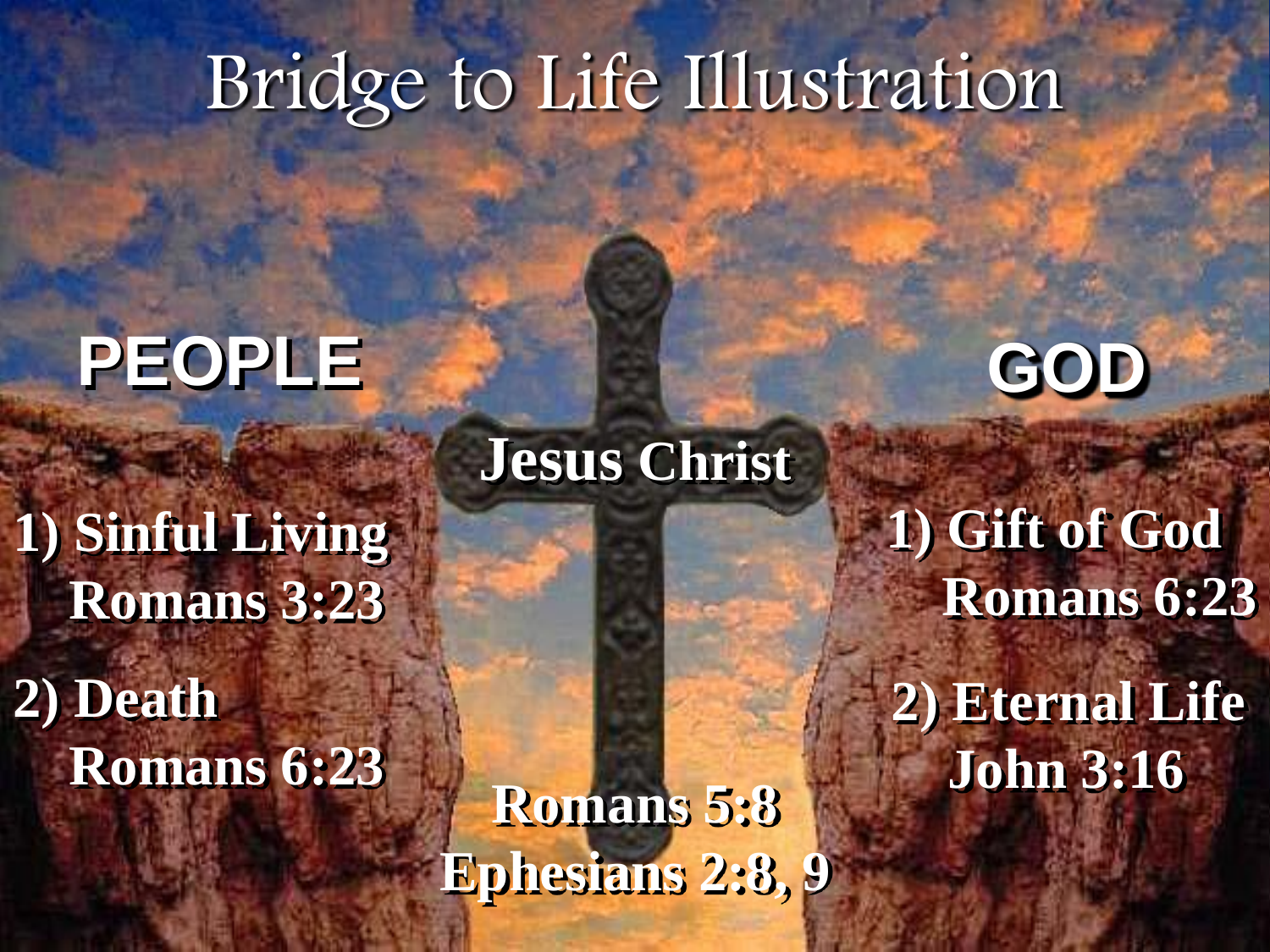# Bridge to Life Illustration **Where are you?**

**Jesus Christ**

# **PEOPLEA Example 2** GOD

**1) Sinful Living Romans 3:23**

**2) Death Romans 6:23**

**Ephesians 2:8, 9**



**1) Gift of God Romans 6:23**

**2) Eternal Life John 3:16 Romans 5:8**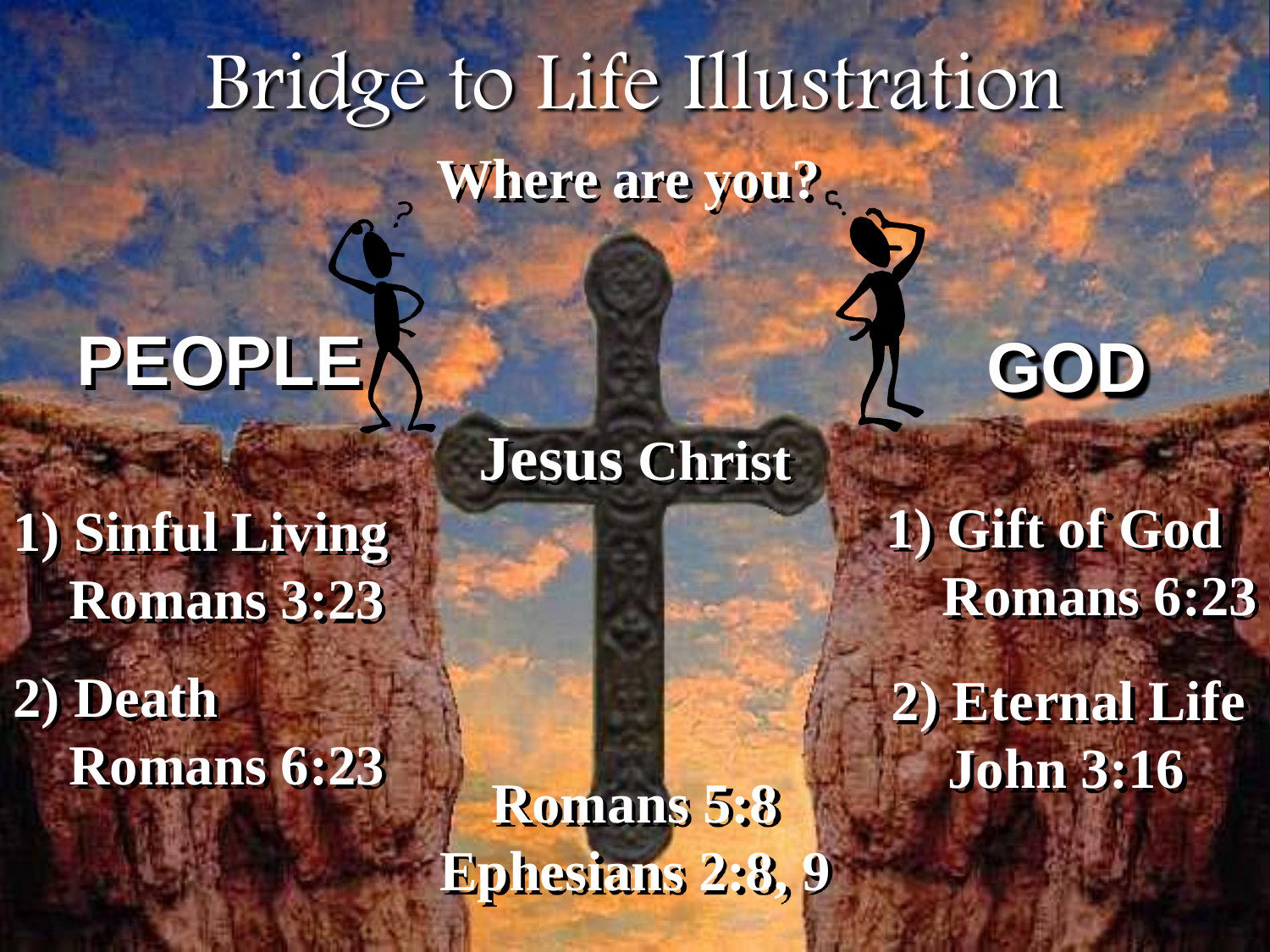#### Bridge to Life Illustration **Cross Over**

**Jesus Christ**

# **PEOPLE GOD**

**1) Sinful Living Romans 3:23**

**2) Death Romans 6:23**

**John 3:16 Romans 5:8 Ephesians 2:8, 9**



**1) Gift of God**

**Romans 6:23 2) Eternal Life**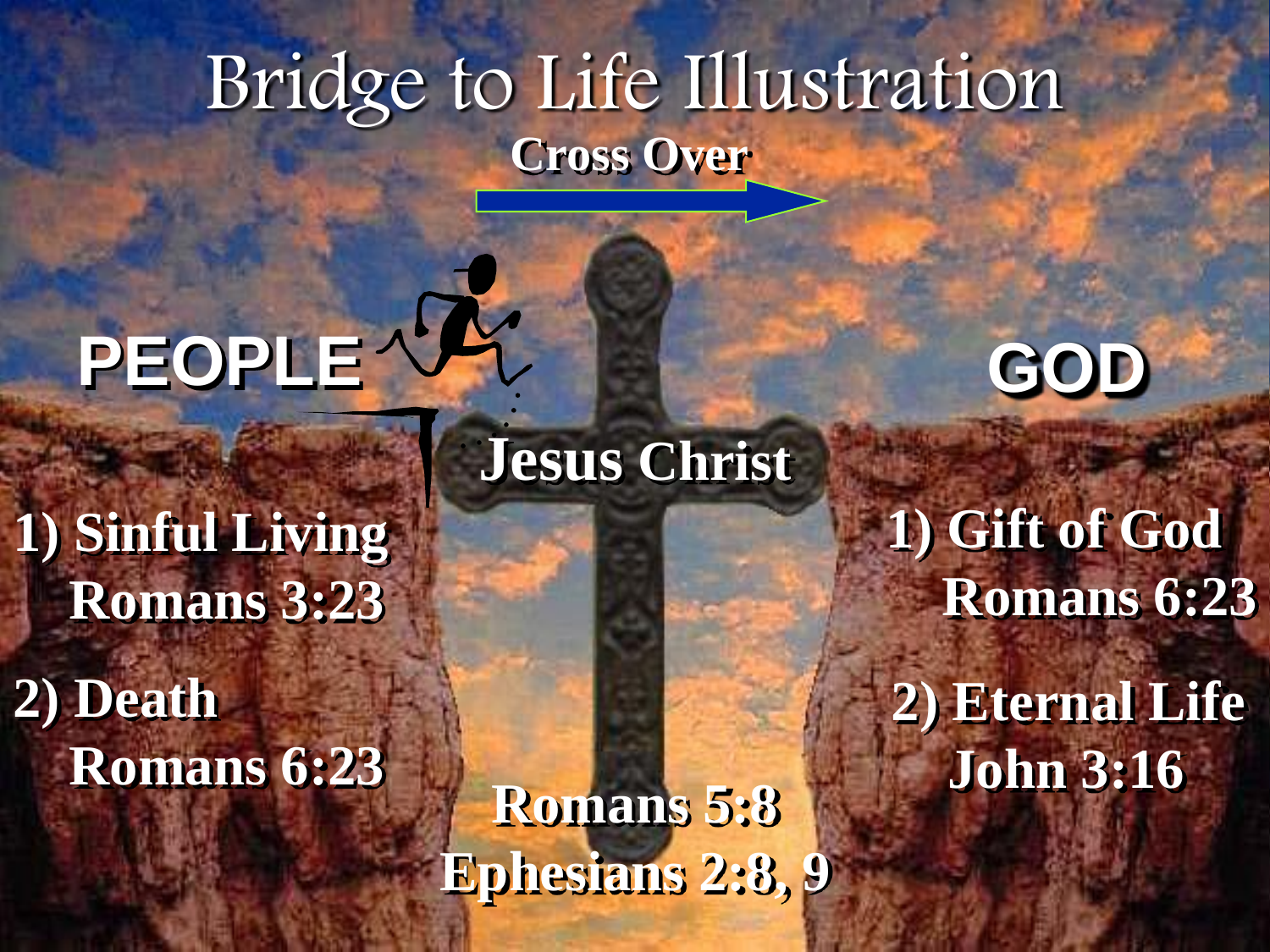**"Here I am! I stand at the door and knock. If anyone hears My voice and opens the door, I will come in and eat with him, and he with Me." Rev. 3:20**

**Jesus Christ**

#### PEOPLE **ALL**

**1) Sinful Living Romans 3:23**

**2) Death Romans 6:23**

**John 3:16 Romans 5:8 Ephesians 2:8, 9**

**1) Gift of God Romans 6:23**

**2) Eternal Life**